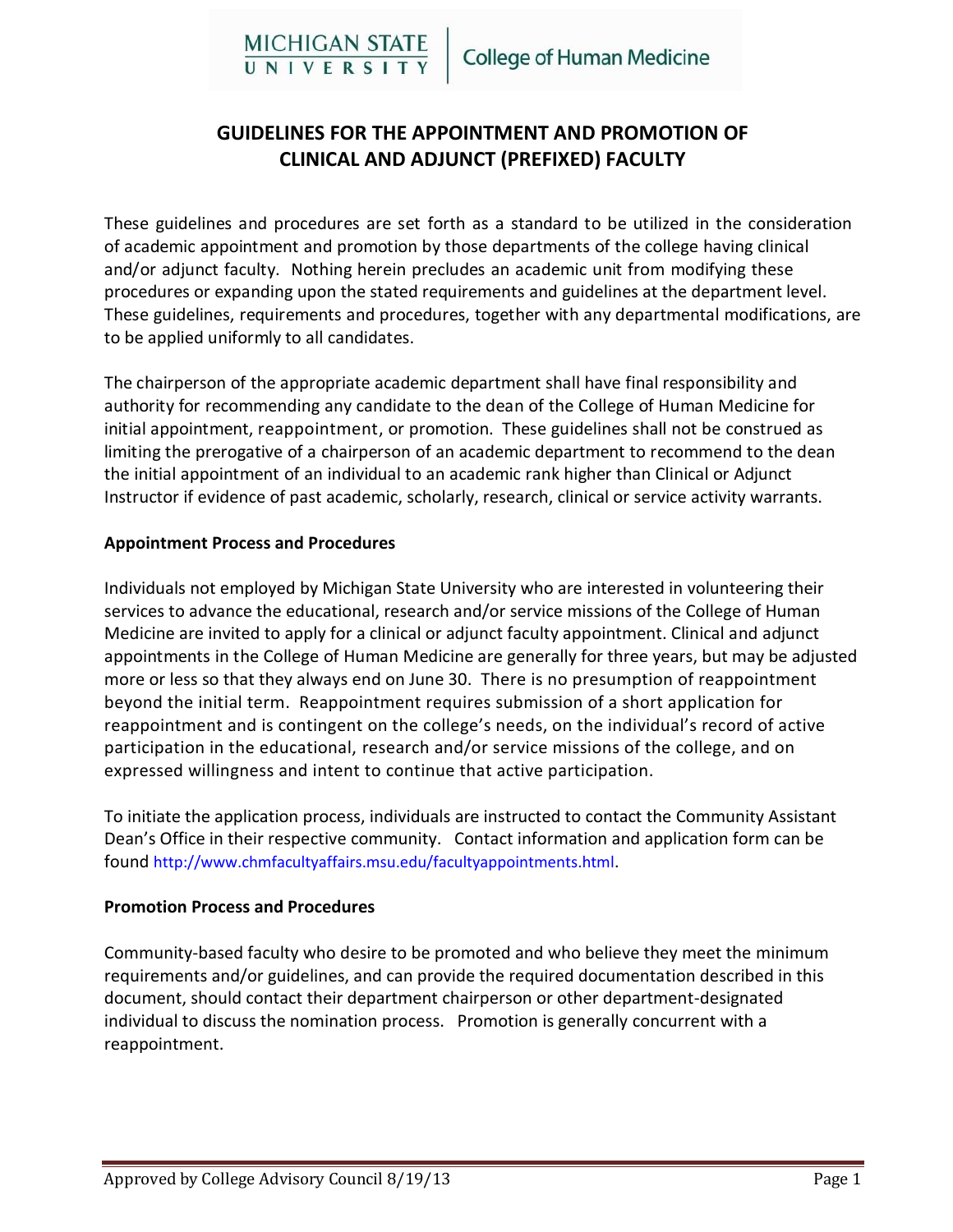#### **Clinical or Adjunct Professor**

Appointment or promotion to the rank of Clinical or Adjunct Professor is viewed as the highest academic achievement that may be attained by a faculty member. To ensure the significance of such recognition, it is incumbent upon the academic department to insure that successful nominees demonstrate the highest standards of academic and professional excellence.

- **A. Appointment:** minimum requirements for consideration of appointment to the rank of Clinical or Adjunct Professor:
	- 1. If a physician, must be board certified in a medical specialty. If a non-physician, must possess a terminal degree in his/her field of study.
	- 2. If a clinician, must possess a valid license to practice in the State of Michigan.
	- 3. Must be recognized for distinguished productivity, to include demonstrated academic leadership in his/her community.
	- 4. A history of demonstrated significant activity consistent with expectations worthy of the rank of full professor that would support the primary academic department and college's educational, research and service goals.
- **B. Promotion Guidelines**: If all of the above minimum requirements for consideration of appointment to the rank of Clinical or Adjunct Professor have been met, the following guidelines are also to be taken into account when promotion is considered.
	- 1. The nominee should have been an active participant in the educational, research and/or service programs of the college for a significant period of time. Ten (10) years is normally considered a minimum period of involvement prior to consideration for nomination to the rank of Clinical or Adjunct Professor.
	- **2.** The nominee should demonstrate sustained excellence in one or more of these areas: teaching, mentoring, advising, or career counseling of CHM students and learners in CHM affiliated programs and activities.
	- 3. The nominee should have a record of service to her/his profession. Such service can be demonstrated by holding of offices or membership on committees, commissions and task forces of state, regional and national societies and organizations.
- **C. Required Documentation for Appointment and/or Promotion:** The nominee must provide t he following documentation necessary to establish eligibility.
	- 1. A current curriculum vitae.
	- 2. A narrative statement delineating a history of activities that would support the educational, research and/or service programs of the primary academic department and the college.
	- **3.** A letter of support from the Department Chair or, in the case of promotion, from a supervisor directly knowledgeable about performance.
	- 4. Any other evidence of consistent and persistent professional improvement which would serve as the basis for predicting continuing professional effectiveness and growth for the remainder of the nominee's academic career.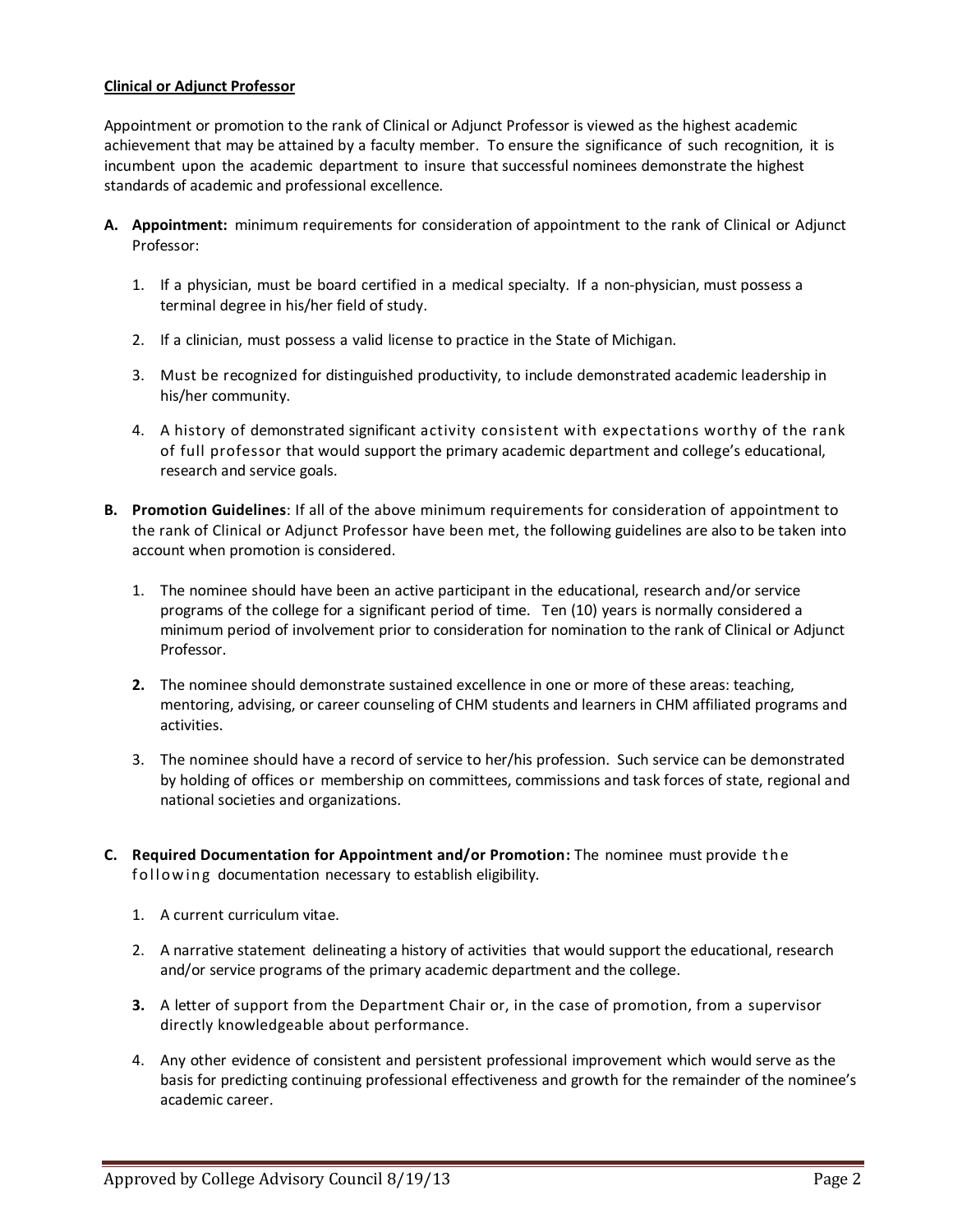#### **Clinical or Adjunct Associate Professor**

- **A. Appointment**: minimum requirements for consideration of appointment to the rank of Clinical or Adjunct Associate Professor:
	- 1. If a physician, must be board certified in a medical specialty. If a non-physician, must possess a terminal degree in his/her field of study.
	- 2. If a clinician, must possess a valid license to practice in the State of Michigan.
	- 3. A history of demonstrated active involvement in academic programs that would support the educational, research and/or service programs and goals of the primary academic department and college.
- **B. Promotion Guidelines**: If all of the above minimum requirements for consideration of appointment to the rank of Clinical or Adjunct Associate Professor have been met, the following guidelines are also to be taken into account when promotion is considered.
	- 1. The nominee should have been an active participant in the educational, research and/or service programs of the college for an adequate period of time. Five (5) years as a Clinical or Adjunct Assistant Professor is normally considered a minimum period of involvement prior to consideration for advancement to the rank of Clinical or Adjunct Associate Professor.
	- **2.** The nominee should demonstrate sustained excellence in one or more of these areas: teaching, mentoring, advising, or career counseling of CHM students and learners in CHM affiliated programs and activities.
- **C. Required Documentation for Appointment and/or Promotion:** The nominee must provide t he following documentation necessary to establish eligibility.
	- 1. A current curriculum vitae.
	- 2. Expressed interest in and willingness to participate in the academic, research and/or service programs of the College.
	- 3. Other evidence of consistent and persistent professional improvement which would serve as the basis for predicting continuing professional effectiveness and growth for the remainder of the nominee's academic career.